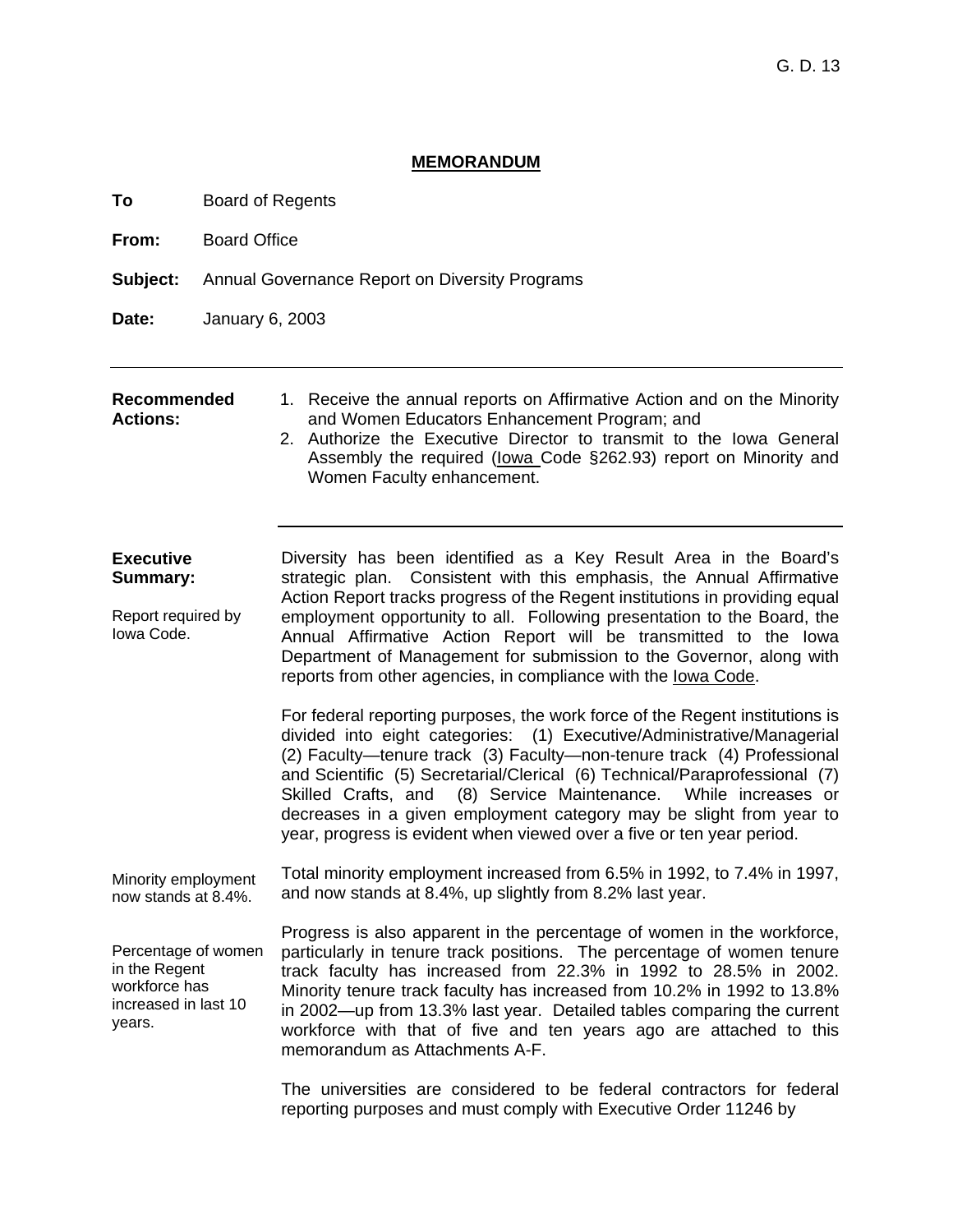developing an annual affirmative action compliance program. Federal and state law requires the universities to:

State and Federal reporting requirements

- Take affirmative action to employ and advance in employment qualified persons who are members of minority groups, women, persons with disabilities, disabled veterans and veterans of the Vietnam era.
- Develop an affirmative action plan and report activity for these individuals.
- Prepare the IPEDS Fall Staff Survey, the Vets 100 Report (on covered veterans), and the EEO/AA Annual Institutional Assurances Certification (to the Iowa College Student Aid Commission).

Minority and Women and Faculty **Enhancement** Program

## **Annual Report on Minority and Women and Faculty Enhancement Program**

Iowa Code §262.82 provides that the Board of Regents establish a program to recruit minority and women educators to faculty positions in the universities under the Board's control. The program shall include, but is not limited to, the creation of faculty positions in all areas of academic pursuit. For fiscal year 2002, the Regent institutions committed a total of \$1,004,050 to support this program.

The **University of Iowa** devoted \$551,750 to the Faculty Diversity Opportunities Program, compared with \$600,000 in FY'01, and is using these funds to support 24 minority and women faculty or post doctoral fellowship appointments, four more than last year.

**Iowa State University** committed \$412,300 (compared with \$334,500 in FY'01) to the Academic Plan Pool and the faculty mentoring program, focusing on recruiting and retaining faculty and staff from underrepresented groups, providing funding for 76 women or minority faculty since the initiation of the program in 1990, at a cost of approximately \$2 million.

The **University of Northern Iowa** expended \$40,000 to support a minority woman as an associate dean and faculty member.

**Strategic Plan:**  Diversity is integral to the Regent institutions.

The Board of Regents continues to emphasize its commitment to diversity as integral to the educational mission of the Regent institutions. Key Result Area 3.0.0.0 in the Board's strategic plan is diversity, providing that the Board will "establish policies to encourage continuous improvement of the climate for diversity and ensure equal educational and employment opportunities."

The Regent institutions echo this commitment to achieving a diverse work force in their strategic plans.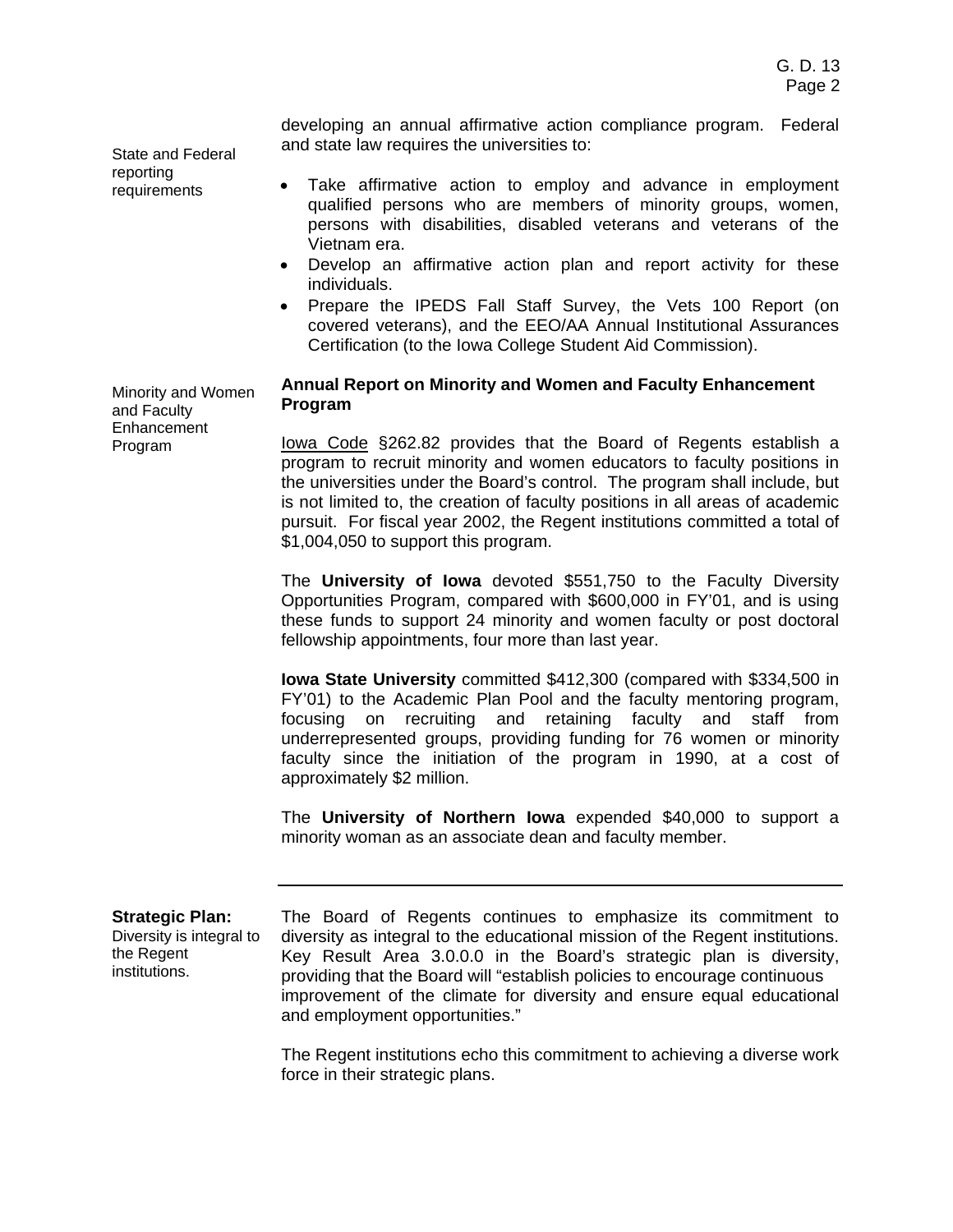## **Background:**

Minority employment up slightly to 8.4%.

Overall minority employment at the Regent institutions for fiscal year 2002 is 8.4% for all employment categories, compared with 8.2% for fiscal year 2001.

The statistics provided in the annual reports on affirmative action are prepared from work force data compiled for all permanent, full-time and part-time employees working 50% or more for the period October 1, 2001 to September 30, 2002.

- This is the same information provided to the federal Equal Employment Opportunity Commission (EEOC) and the Office of Federal Contract Compliance Programs (OFCCP).
- Different methodologies are used to tabulate the number of tenured faculty in the affirmative action report and the annual report on faculty tenure (G.D.10).

Number of female and minority employees increase at SUI.

The **University of Iowa** employed 13,706 half-time or greater permanent employees at the end of the program year, September 30, 2002. This compares to 13,616 in 2001. Within this cohort, the following details emerge:

- The total number of female employees increased by 108, from 8,320 in 2001 to 8,428 in 2002.
- The total number of minority employees increased by 31, from 1,032 in 2001, to 1,063 in 2002.
- There was a slight decrease in the percentage of female tenure track faculty, which fell to 26.9% from 27.3% last year.
- The university experienced a net gain of four minority tenure track faculty.
- Female faculty received 38% of the promotions among tenure track faculty, up from 29% last year. This rate of promotion exceeds the percentage of women in the tenure track faculty, now at 26.9%.
- The university experienced a marked decrease in the number of tenure track faculty in the last year, incurring a net loss of 36 since 10/1/01.
- Minority faculty received 15% of the promotions among tenure track faculty, even with last year. The rate of promotion and tenure for minority faculty is higher than the representation of minorities among the tenure track faculty (now at 13.2%). It is important to note that the number of faculty eligible for promotion or tenure review varies from year to year.
- Minority representation among tenure track faculty has risen over the past ten years, from 11.4% in 1992 to 13.2% in 2002. Female representation in this group has risen from 21% in 1992 to 26.9% in 2002.
- While the percentage of minority tenure track faculty has increased, the pace has been much slower than that of female faculty. The number of Black/African American tenure track faculty peaked in 1995 at 34, decreased steadily through 1998 and is now at 27, the same as last year**.**

Rates of promotion and tenure for minorities and women up or steady—despite decrease in total number of faculty.

Percentage of Black/African American tenure track faculty steady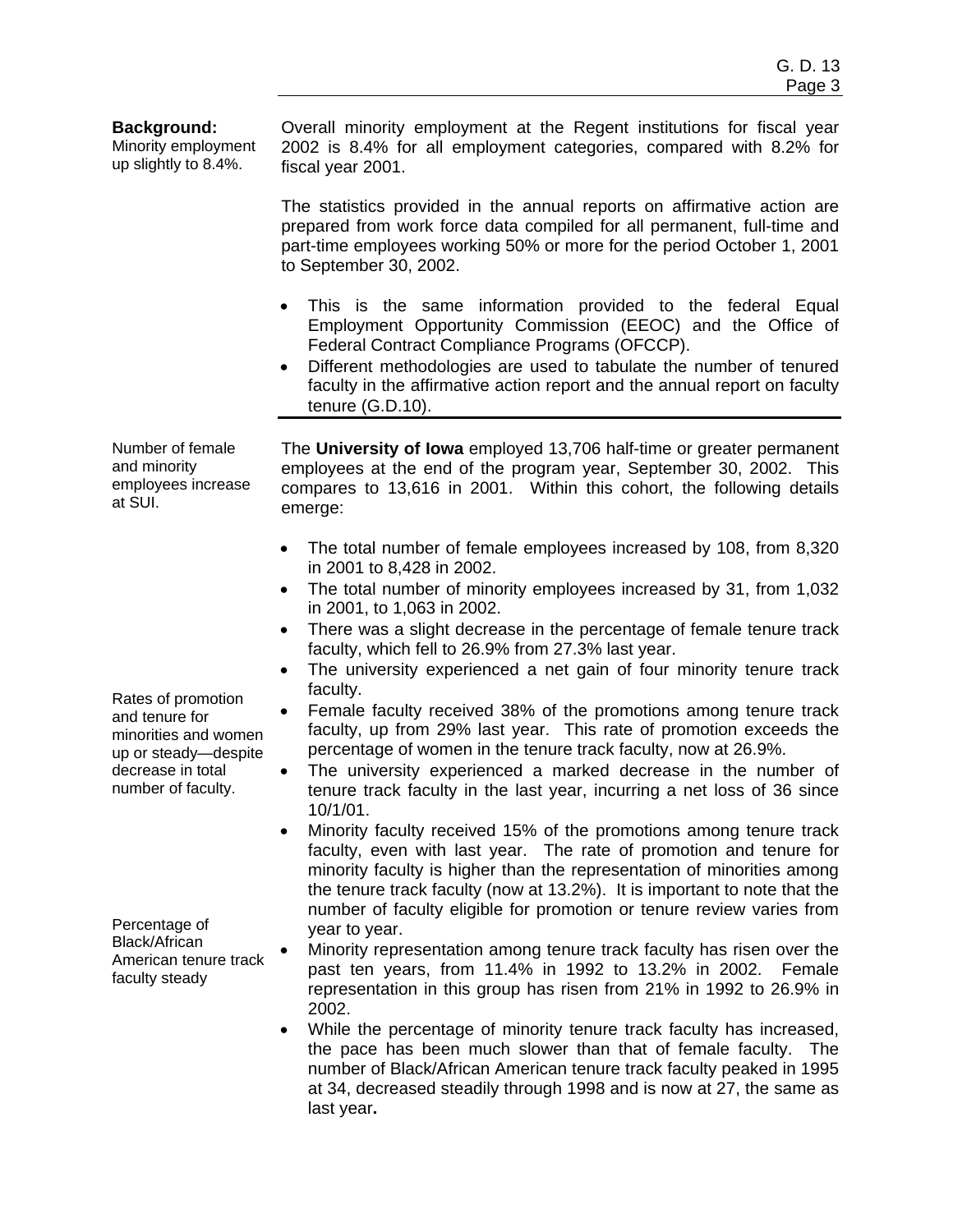Largest gain this year • among Asian/Pacific Islander faculty

- The largest gain among minority tenure track faculty this year occurred among Asian/Pacific Islander faculty—rising 0.5% since last year.
- Over a five-year period, the percentage of women in Executive/Administrative/Managerial staff has increased from 28.8% in 1997 to 33.7% in 2002. Over a ten-year period the greatest progress for women occurred in this category.
- The largest gains for minority staff occurred in the Service/ Maintenance group, which rose from 6.3% in 1992 to 14% in 2002.
- The largest decrease in number of minorities occurred within nontenure track faculty, with a net loss of 7% in the last five years.

# **University of Iowa Goals and Action-Oriented Programs**

Individual departments have made good faith efforts to recruit women and minorities but the university needs to remain vigilant and increase strategies to retain those who are recruited.

The university has identified as a fundamental principle the need to **"**maintain and enhance a culturally diverse and humane university community**"** and encourages each department to recruit, appoint, and promote persons who meet its high standards of excellence and who contribute to the university's affirmative action mission. Consistent with this principle:

- The university met or exceeded its hiring goals in all major employment categories; however, in some job categories within the major categories, underutilization of women and minorities remains.
- The Office of Affirmative Action is responsible for ensuring compliance with federal and state equal opportunity requirements and for educating the university community about diversity.
- The Diversity Dialogue Program continues to engage dialogue "across difference and about difference" through small-group facilitated discussions among the university community.
- The 2002 Catalyst Award-- designed in 1999 to honor creative initiatives by faculty or staff to promote an inclusive community—was presented to Dr. Barbara Muller and Dr. Virginia Spiegel Woodard.
- During FY '02, the Office of Affirmative Action conducted a total of 181 educational programs with attendance of about 5,300 people.
- In response to the events of September 11, 2001, the Office has developed new programs addressing topics such as national origin discrimination and cultural competence.
- The Policy on Sexual Harassment and Consensual Relationships was revised.
- The university welcomed Charlotte Westerhaus as the new Director of Affirmative Action.

**Iowa State University** employed 5,972 half-time or greater permanent employees at the end of the program year, September 30, 2002, as compared to 6,103 in 2001. Details of this employment picture include the following:

Office of Affirmative Action programs promote diversity.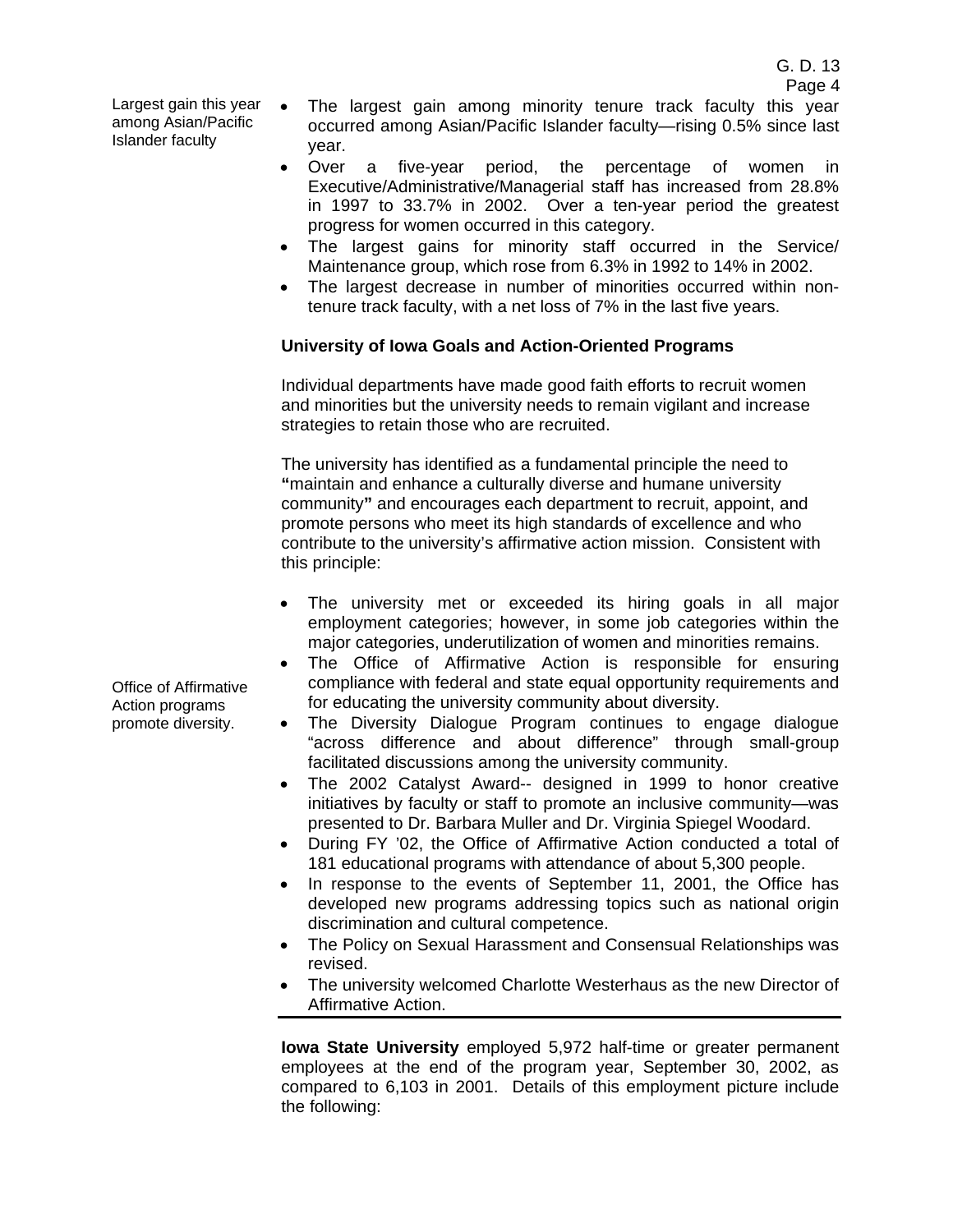- Female employees comprise 48.5% of the total workforce, slightly down from last year's 49.2%.
- Women represent 25.5% of the tenure/tenure track faculty, virtually even with last year.
- Women in Executive/Administrative/Managerial positions held steady at 31.3%.
- Minority employees make up 9.8% of the total ISU workforce, up from 9.2% last year.
- The university has experienced a 2.6% increase in the total number of minority employees in the last ten years-- from 7.4% in 1992, to 9.8% in FY'02.
- Minorities in tenure/tenure track faculty positions increased to 191, from 183 last year. Minority representation in this category now stands at 15.6%, compared with 9.4% in 1992.
- Minority employees comprise 8.7% of the Executive/ Administrative/ Managerial group, up from 8.2% last year.
- ISU's hiring goals for the 2001-2002 hiring year were to maintain the previous year's levels of women and minorities. For women, hiring goals were met and exceeded in the following categories: Executive/Administrative/Managerial, Professional and Scientific and Service/Maintenance. For minorities, goals were met in the following categories: Executive/Administrative/Managerial, Faculty Tenure/ Tenure Track, Professional and Scientific, and Technical/ Paraprofessional.
- The minority workforce at ISU has experienced growth in nearly all categories since 1992**,** representing an overall increase of 149 minority employees in ten years.

# **Iowa State University Core Values and Programs**

Iowa State University has made a key commitment, discussed in the Strategic Plan for 2000-2005, to "value, embrace, and reflect human and intellectual diversity, inclusivity, and dignity in the environments we create, nurture, or influence to fulfill our mission and realize our aspiration." Consistent with the core values of Mutual Respect and Inclusiveness, the university has made efforts as follows:

- Sexual, Racial and Ethnic Harassment Policy Training has been developed and is available for all faculty, staff and students including on-line training. In the last year, 772 people have completed training.
- ISU is an active participant in the National Conference on Race and Ethnicity/Iowa Conference on Race and Ethnicity (NCORE/ICORE) project, sending over 37 faculty, staff and students to this year's annual meeting in New Orleans and attracting over 300 participants to the ICORE meeting in Ames.
	- ISU Diversity Training is offered through the Human Resource Services Office, providing customized workshops and seminars to departments and groups on such topics as Cross-Cultural Communication and Gender Issues in the Workplace.

Number of Minority employees increase 2.6% in ten years

Minority employees in management positions increased

.

Minority workforce increased past 10 years.

Numerous programs promote diversity at ISU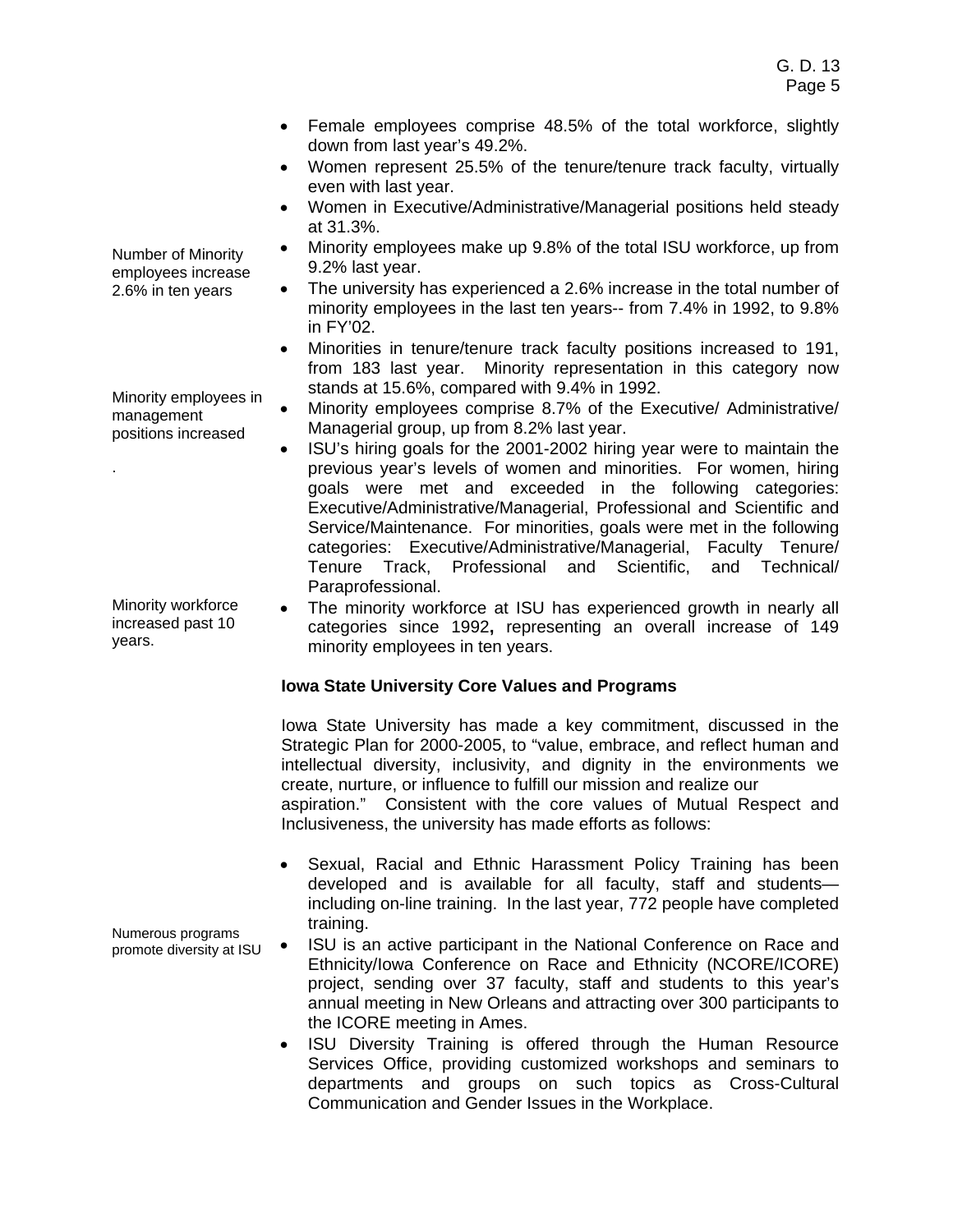- A Diversity Employment Outreach website is available to guide hiring departments in locating additional recruitment resources which would have a significant audience of minority and female applicants.
- ISU participates in the Breaking Down Barriers Committee in an effort to make Ames a more welcoming place for females and minorities.
- In September 2001, the Provost's Office enhanced the involvement of the Office of Equal Opportunity and Diversity (EOD, previously the ISU Affirmative Action Office) in tenure-track hiring and searches. EOD reviews candidates selected for on-campus interviews in an effort to support departments to take important measures to include underrepresented classes in their hiring pools.
- ISU participates actively in the American Association of Affirmative Action (AAAA) at both the regional and national level.
- President Geoffroy has appointed a 23 member "President's Committee on Diversity Matters" to advise him on action the university can take to increase diversity on campus.
- Shared Leadership for Institutional Change (SLIC), funded through the W.K. Kellogg Foundation and the Provost's Office, provides leadership opportunities for women and people of color. SLIC 2001 included 30 participants.

The **University of Northern Iowa** has a half-time or greater permanent workforce of 1,992, as compared with 2,031 in FY'01. A closer look at UNI's workforce includes the following:

- The university's total workforce includes 9.5% minority employees, down from 10.8% five years ago.
- Minority persons comprise 11.6% of the tenure/tenure track faculty, down from 12.4% last year, but up from 11% in 1997 and significantly increased from 8.6% in 1992.
- Women comprise 39.4% of the UNI tenure/tenure track faculty. This is an increase from 37.2% in 1997, and from 33.6% in 1992.
- Hiring goals were met, or had already been met, for women and minorities in several employment categories—Secretarial/Clerical and Service/Maintenance.
- Notably, while goals were not met for women and minorities in the faculty tenure/tenure track category, 30 new faculty hires included nine women and five minorities. The declining financial situation at UNI has forced hiring departments to close searches and, in some cases, hire temporary workers.

# **UNI Affirmative Action Programs**

Most individual UNI departments are maintaining the diversity that has been previously established, but need increased resources to continue to make necessary progress in recruiting members of the protected classes.

UNI administrators have been successful in taking affirmative action but will have to be creative to make progress despite budget limitations. The UNI Office of Compliance and Equity Management made efforts as follows:

Total minority workforce is down but minority and women tenure/tenure track faculty increase since 1997.

Affirmative action hiring efforts continue despite budget limitations.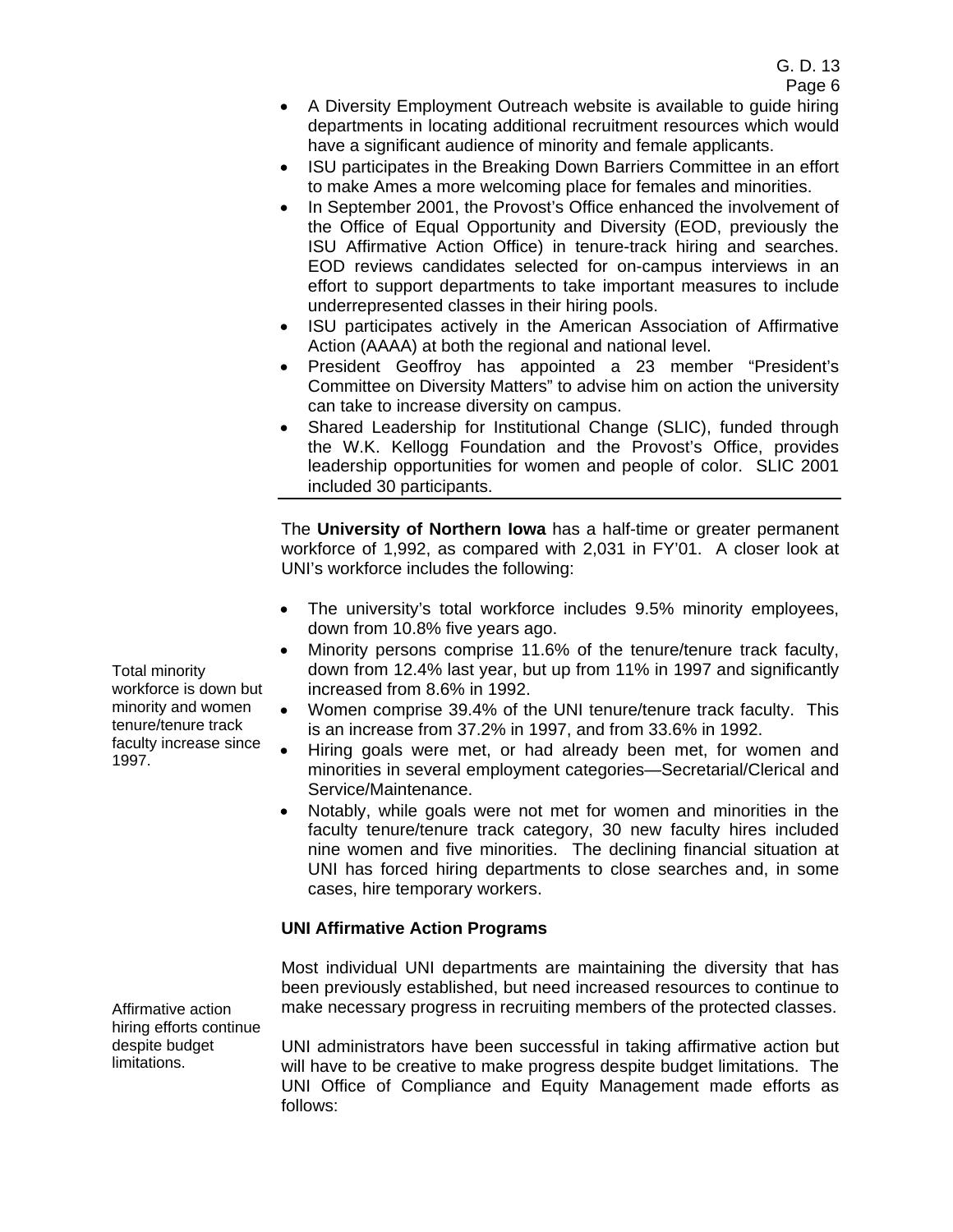- Providing information, strategy and support to assist departments in diversity hiring efforts, including assistance in reviewing and revising Faculty Recruitment Plans.
- Internet recruiting service subscription to the **"**National Minority Faculty Identification Program**"**, as well as to the **"**Minority and Women Doctoral Directory".

The **Iowa School for the Deaf** employed 147 full-time and part-time employees at the end of the reporting year, compared with 149 in 2001.

- Women comprise 71.4% of the workforce, up slightly from last year.
- Minorities make up 6.1% of the workforce, up slightly from last year, and significantly up from 0.7% in 1992.
- ISD established one affirmative action goal for the reporting year, to add a female minority to the Faculty. No faculty member was hired.
- 17.7% of ISD's employees are deaf, slightly down from last year's 18.8%.
- Recruiting efforts are made both regionally and nationally to seek a diverse pool of applicants.

The **Iowa Braille and Sight Saving School** has a workforce of 109 employees, up from 95 in FY'01—although budget constraints mean that some employees are working fewer hours.

- Women make up 74.3% of the workforce, down from 77.9% in FY'01.
- While there are no minorities**,** three faculty members are blind or visually impaired.
- The school continues to be a strong proponent of diversity and to continue seeking minority employees, particularly through Kirkwood Community College and the University of Northern Iowa.

### Minority and Women Faculty Enhancement Programs

## **Annual Report on Minority and Women Faculty Enhancement Program**

lowa Code §262.82 provides that the Board of Regents shall establish a program to recruit minority educators to faculty positions in the universities under the Board's control. The program shall include, but is not limited to, the creation of faculty positions in all areas of academic pursuit. The table below compares this fiscal year's expenditures with those of fiscal year 2001.

|                        | FY2001    | FY2002      |
|------------------------|-----------|-------------|
| University of Iowa     | \$600,000 | \$551,750   |
| Iowa State University  | \$334,500 | \$412,300   |
| University of Northern | \$40,000  | \$40,000    |
| lowa                   |           |             |
| Total                  | \$974,500 | \$1,004,050 |

Minority employees increase at ISD

Members of Iowa Braille Faculty are visually impaired.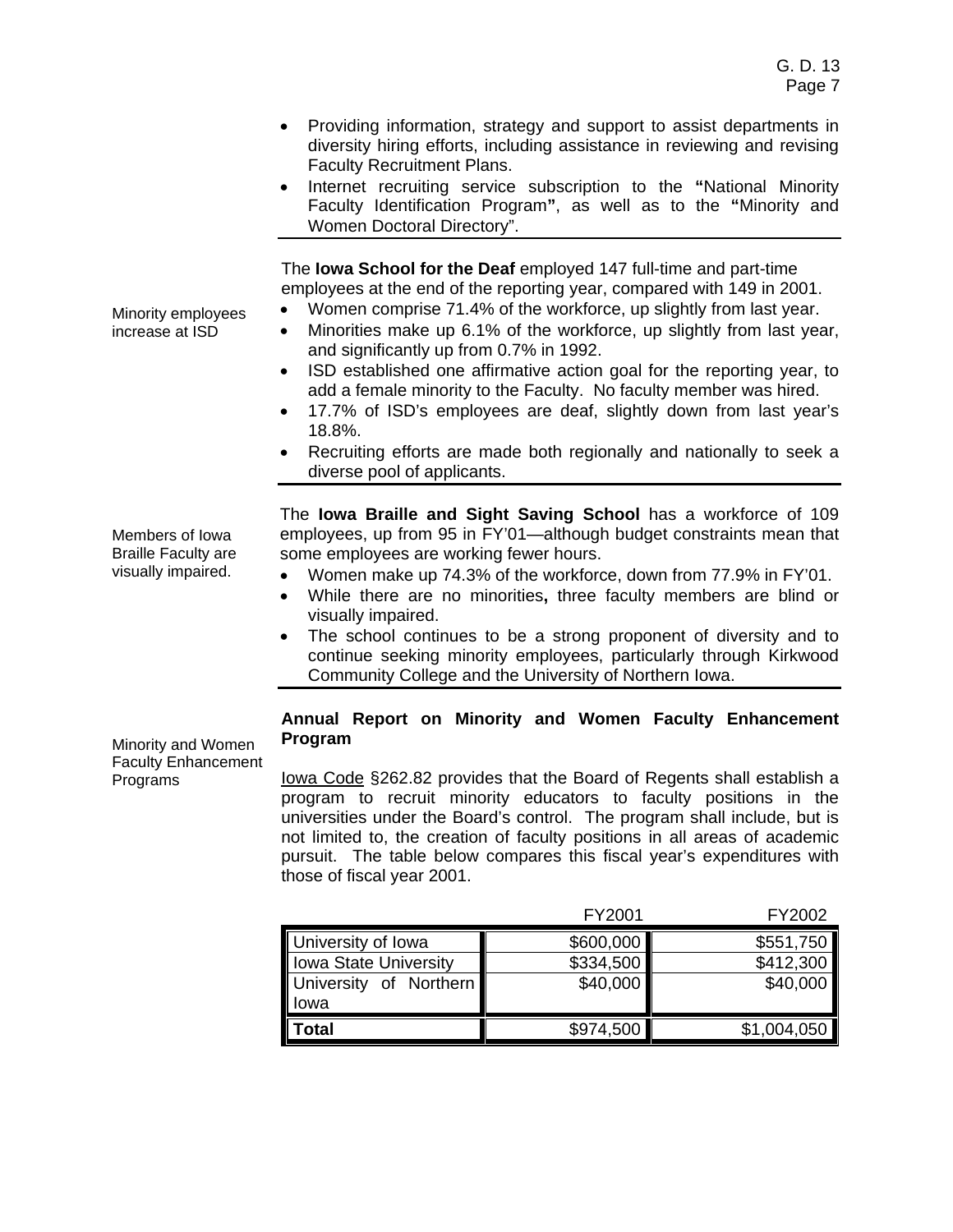The **University of Iowa's** Faculty Diversity Opportunities Program (FDOP) is administered by the Associate Provost for Diversity. It assists colleges and departments in the identification and recruitment of minority and women faculty. The Associate Provost works with collegiate Deans to identify potential minority faculty hires from pools developed as part of regular faculty searches. FDOP funds are used to support the first several years of employment of newly recruited faculty members. Funds totaling \$551,750 are assisting with support of 24 minority and women faculty or post-doctoral appointments, the same number of positions as in FY'01.

**Iowa State University** provides partial funding to support the hiring of underrepresented faculty and initiated a faculty mentoring program in 1992 and a university-level internship program in 1993 to assist in the hiring, retention and advancement of minority faculty.

• The mentoring program, which is not exclusive to women and minorities, had 27 women and 17 minority participants in the FY'02. (A total of 62 faculty participated in FY'02.)

The Academic Fund Pool was initiated by the Provost's Office in FY'01 for the purpose of accommodating a spouse or partner of an ISU employee—thereby enhancing the recruitment and retention of underrepresented groups.

Efforts to enhance the hiring, retention and advancement of women educators at **ISU** include the following:

- Providing partial financial support, through the Office of the Provost and individual colleges, to departments which need to provide classroom continuity when faculty women take maternity leave.
- Linking families, through Child Care Resources, with programs and services to help meet their child care needs.
- Providing programming and support systems, through The Margaret Sloss Women's Center (Center), for all women on campus. The Center sponsors Women's Week and Women in Touch programs, dedicated to workplace topics, as well as an annual welcome reception, hosted by the Provost, for women newly employed by the university. This event draws attention to the place of women in virtually all aspects of university life and work.
- Investigating ways to retain and recruit women and minority faculty through the formation of a task force announced by President Geoffroy.
- Establishing, through the Office of the Provost, a Women's Leadership Consortium to bring together leaders of various women's programs on campus.